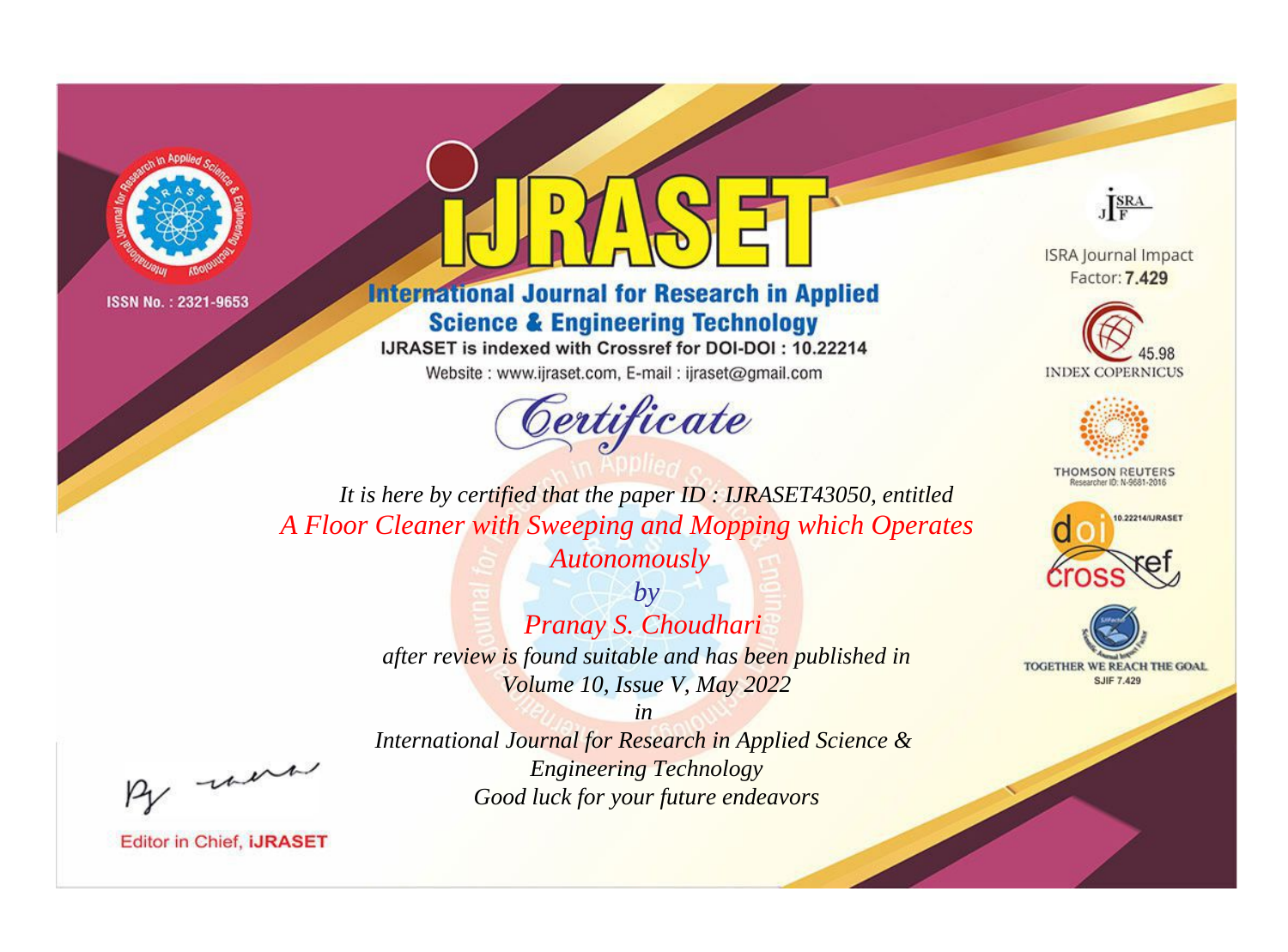



**International Journal for Research in Applied Science & Engineering Technology** 

IJRASET is indexed with Crossref for DOI-DOI: 10.22214

Website: www.ijraset.com, E-mail: ijraset@gmail.com



JERA

**ISRA Journal Impact** Factor: 7.429





**THOMSON REUTERS** 



TOGETHER WE REACH THE GOAL **SJIF 7.429** 

*It is here by certified that the paper ID : IJRASET43050, entitled A Floor Cleaner with Sweeping and Mopping which Operates* 

*Autonomously*

*by Sahil S. Pardhi after review is found suitable and has been published in Volume 10, Issue V, May 2022*

, un

*International Journal for Research in Applied Science & Engineering Technology Good luck for your future endeavors*

*in*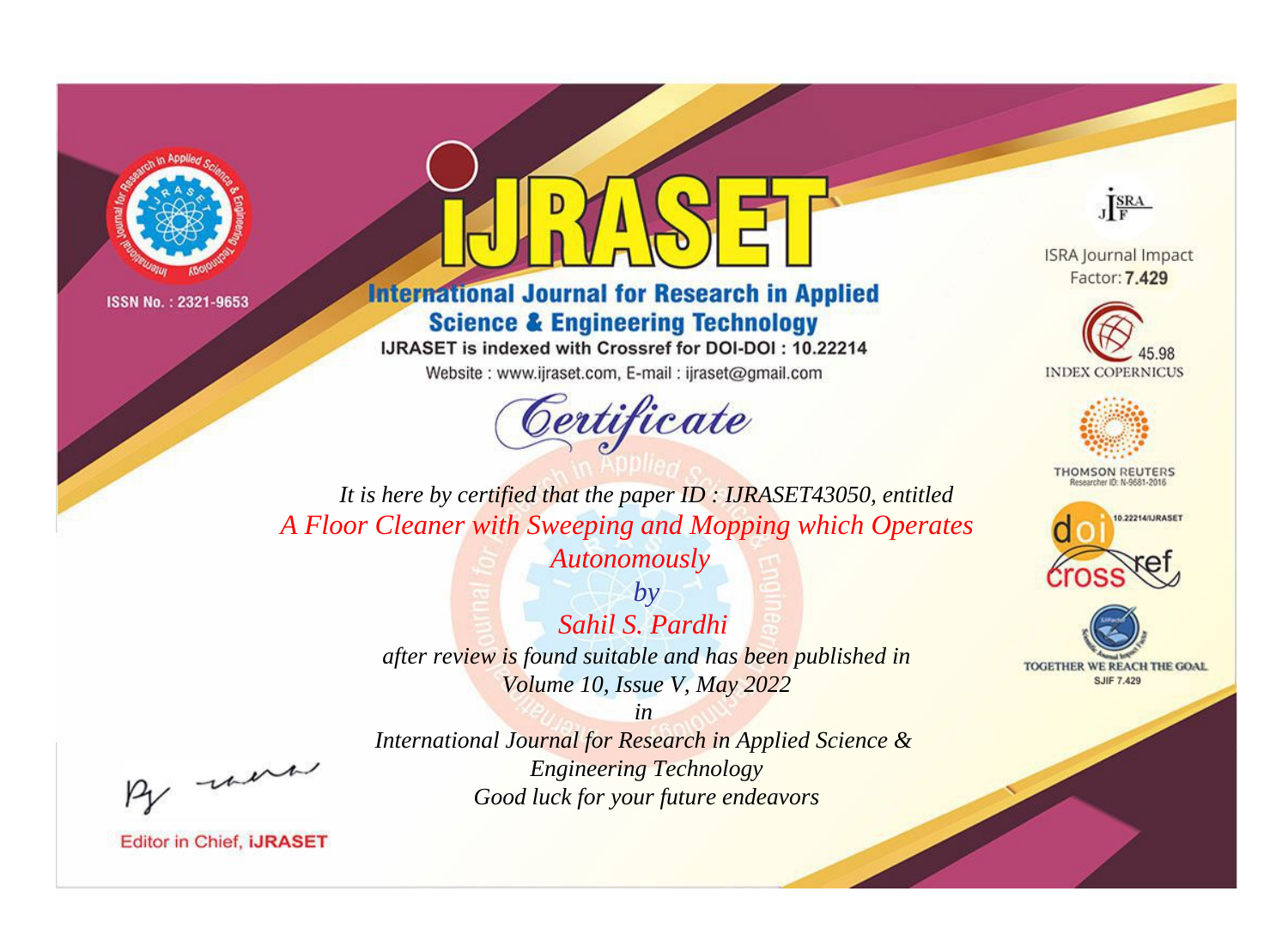



**International Journal for Research in Applied Science & Engineering Technology** 

IJRASET is indexed with Crossref for DOI-DOI: 10.22214

Website: www.ijraset.com, E-mail: ijraset@gmail.com



JERA

**ISRA Journal Impact** Factor: 7.429





**THOMSON REUTERS** 



TOGETHER WE REACH THE GOAL **SJIF 7.429** 

*It is here by certified that the paper ID : IJRASET43050, entitled A Floor Cleaner with Sweeping and Mopping which Operates* 

*Autonomously*

*by Shantanu D. Borkar after review is found suitable and has been published in Volume 10, Issue V, May 2022*

, un

*International Journal for Research in Applied Science & Engineering Technology Good luck for your future endeavors*

*in*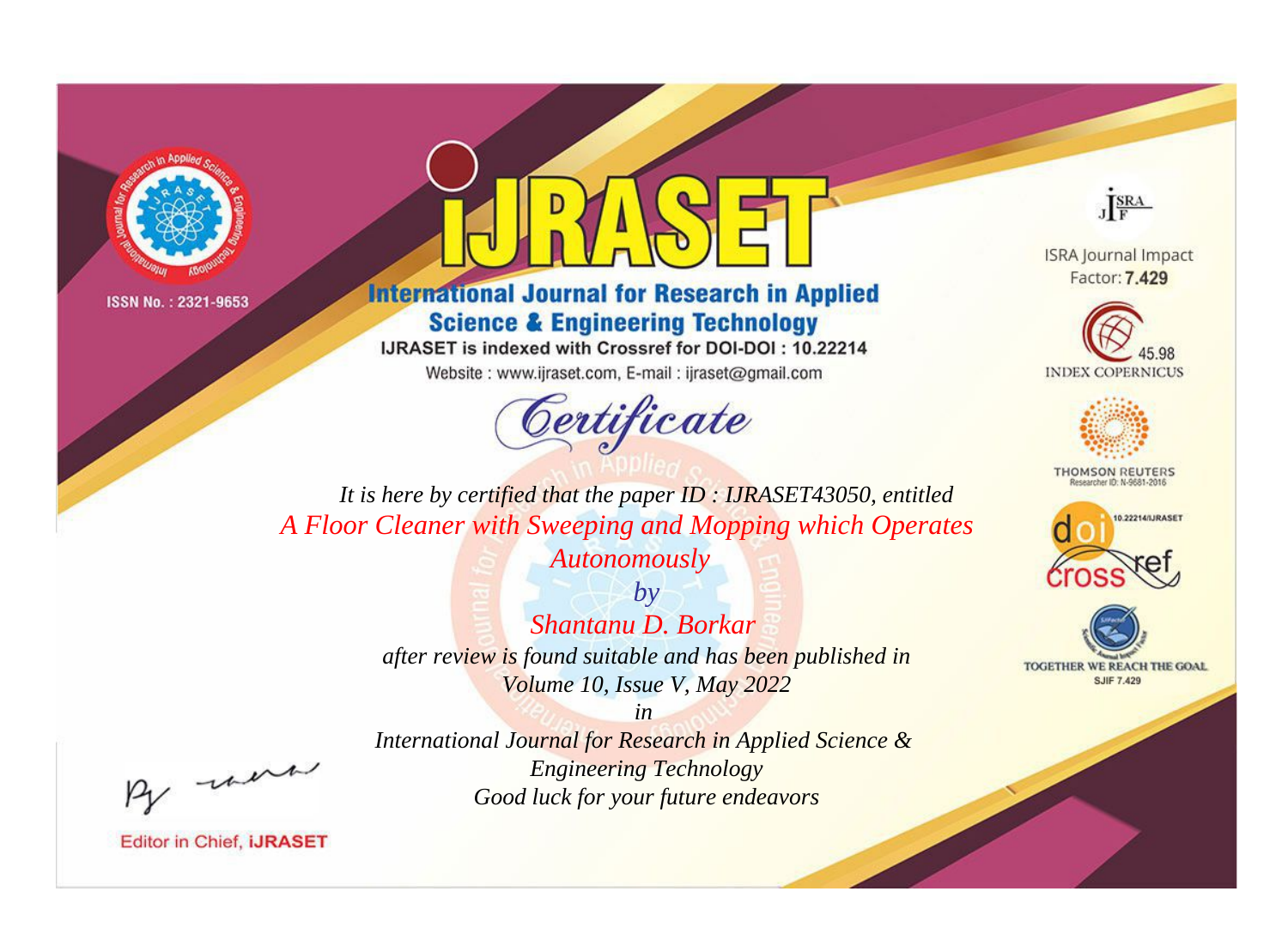



**International Journal for Research in Applied Science & Engineering Technology** 

IJRASET is indexed with Crossref for DOI-DOI: 10.22214

Website: www.ijraset.com, E-mail: ijraset@gmail.com



JERA

**ISRA Journal Impact** Factor: 7.429





**THOMSON REUTERS** 



TOGETHER WE REACH THE GOAL **SJIF 7.429** 

*It is here by certified that the paper ID : IJRASET43050, entitled A Floor Cleaner with Sweeping and Mopping which Operates* 

*Autonomously*

*by Saurabh A. Patil after review is found suitable and has been published in Volume 10, Issue V, May 2022*

*in* 

*International Journal for Research in Applied Science & Engineering Technology Good luck for your future endeavors*

, un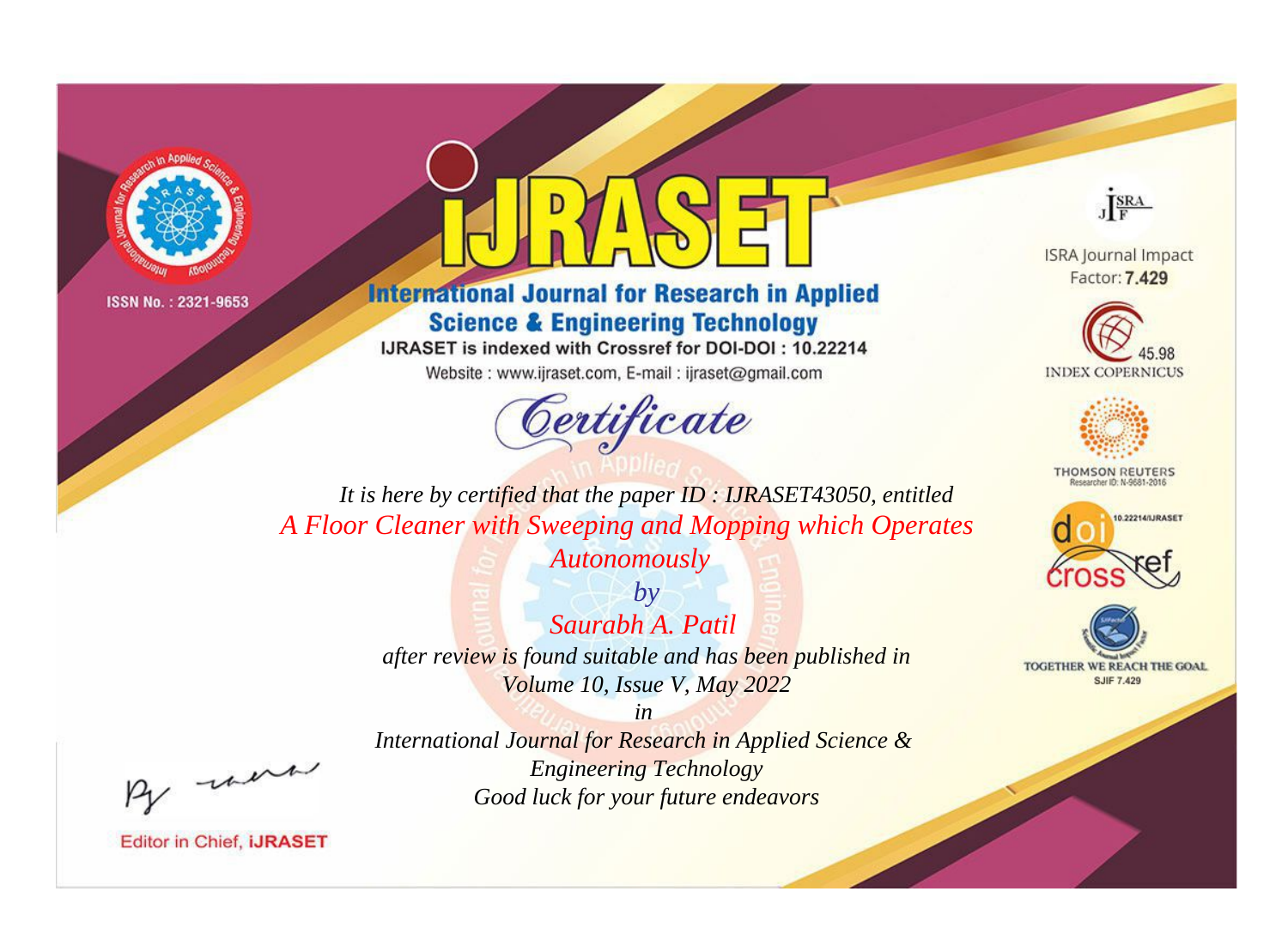



## **International Journal for Research in Applied Science & Engineering Technology**

IJRASET is indexed with Crossref for DOI-DOI: 10.22214

Website: www.ijraset.com, E-mail: ijraset@gmail.com



JERA

**ISRA Journal Impact** Factor: 7.429





**THOMSON REUTERS** 



TOGETHER WE REACH THE GOAL **SJIF 7.429** 

*It is here by certified that the paper ID : IJRASET43050, entitled A Floor Cleaner with Sweeping and Mopping which Operates* 

*Autonomously*

*by Ritik R. Bomle after review is found suitable and has been published in Volume 10, Issue V, May 2022*

*in International Journal for Research in Applied Science & Engineering Technology Good luck for your future endeavors*

, un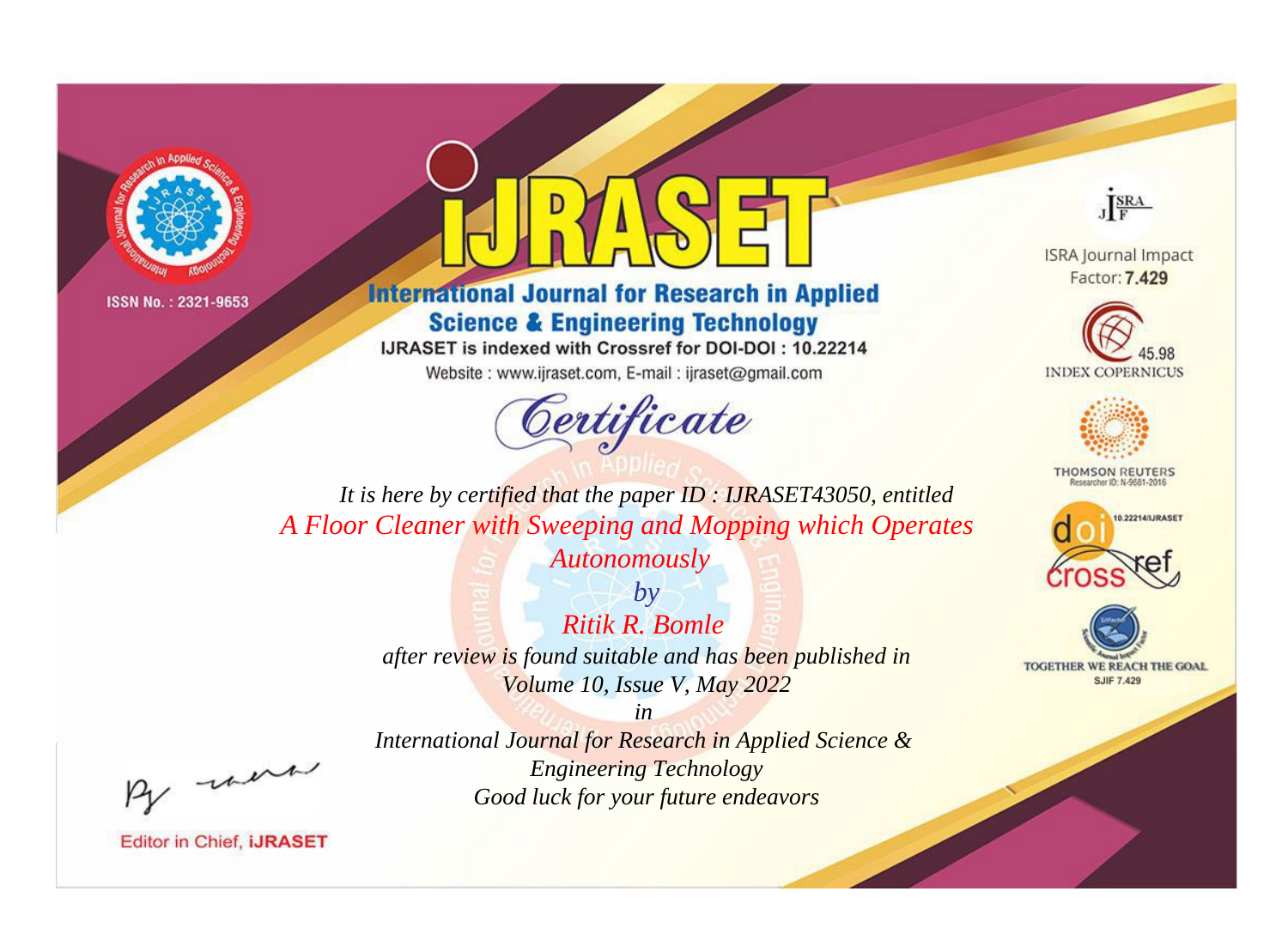



## **International Journal for Research in Applied Science & Engineering Technology**

IJRASET is indexed with Crossref for DOI-DOI: 10.22214

Website: www.ijraset.com, E-mail: ijraset@gmail.com



JERA

**ISRA Journal Impact** Factor: 7.429





**THOMSON REUTERS** 



TOGETHER WE REACH THE GOAL **SJIF 7.429** 

*It is here by certified that the paper ID : IJRASET43050, entitled A Floor Cleaner with Sweeping and Mopping which Operates* 

*Autonomously*

*by Rohit G. Mene after review is found suitable and has been published in Volume 10, Issue V, May 2022*

*in* 

, un

*International Journal for Research in Applied Science & Engineering Technology Good luck for your future endeavors*